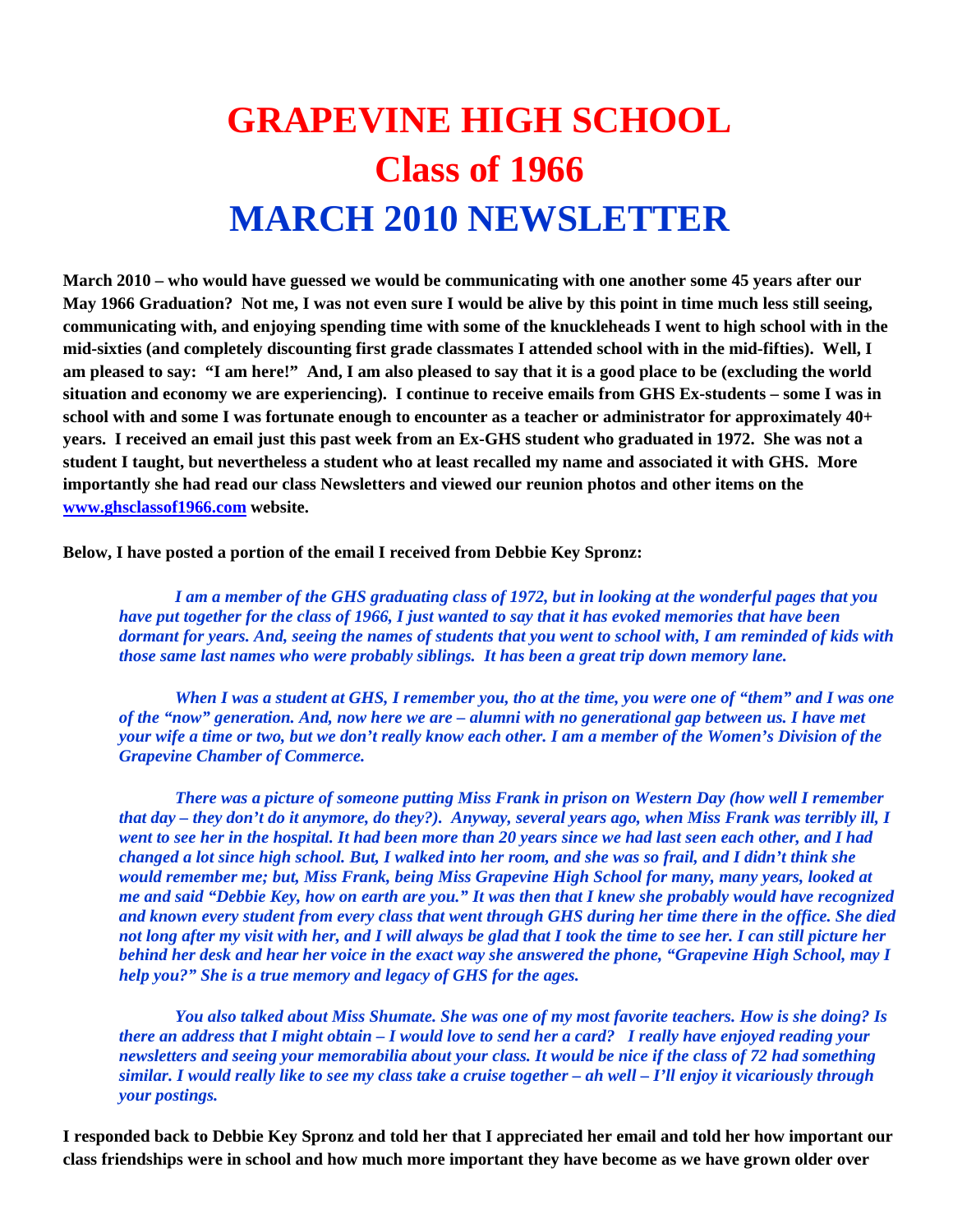**the years. Finding comfort, friendship, the sharing of memories and the sharing of the difficulties of life as well as the times of jubilation have all been enhanced by our remaining close, caring, and friends over the years. I hear this sort of thing all the time from numerous GHS graduates as well as people you meet who attended other schools – a bit of shock and disbelief that we still communicate and see one another almost fifty years after graduation…God has truly blessed us by putting us in Grapevine, Texas schools during the mid fifties through the mid-sixties. I do not find other places that have what we have, and I know it has truly been a blessing from my perspective.** 

**Not unlike months past, we continue to deal with the losses of friends and classmates. I guess we always knew this was a part of becoming older, but it has been a time that makes you feel these losses much more personally. However, it is also a time that makes you appreciate even more those life-long friends you still have. It makes you appreciate the support, love, and prayers of those life-long friends as well…another unsuspecting blessing God has allowed us to share.** 

**In mid-January, Frank Wilkins, brother of classmate James Wilkins passed away. It was only last July that James passed away, so this has been a difficult past few months for the Wilkins family. I know that many of you continue to keep James' and Frank's families in your thoughts and prayers. I also know that it has been truly difficult for Dale Wilkins over the past months, so please continue to keep him in your prayers as well.** 

**You all know that Diane Cherry Stacy's mother, Bobbie Cherry, fell in January and broke her neck. It was only days that Diane emailed me that her mother had passed. The family held a "Celebration of Her Life" at the First United Methodist Church and then had a reception at the Vineyard Steakhouse. As Diane said, "…she lived life to the fullest and unfortunately her body did not know how young her mind was. We are happy that her suffering did not last too long…". Continue to keep Diane, Bill, and Paula and the Cherry family in your thoughts and prayers as well.** 

**At the end of January, I received an email from Shirley Stapleton Foster that her brother and our friend Robert Cordell Stapleton passed away after a long battle with cancer. I know some of you had emailed him over the past several months and I know he appreciated hearing from GHS Grads.** 

**Many of our class and certainly those of more recent years knew GHS graduates Craig, Roger and Dan Dearing. Their mother, Charlotte, and wife of Warren Dearing (former Business Manager for the Grapevine-Colleyville ISD) passed away in early February. She had been suffering from Alzheimer's for some time, I know that it is, as always difficult to lose a family member – especially a mother, but I also know that, as Roger said, her suffering is over.** 

**In early March, Dr. Ed Lancaster – certainly a name all graduates during our lifetime quickly recognize as one of the major icons of recent history in Grapevine, Texas, died. Dr. Ed and his wife Dr. Minnie Lee Lancaster, who had passed on before, probably delivered a number of our classmates' siblings and others during their practice in Grapevine. Many of us went to school with Charles Lancaster and Lanne (deceased) and I was teaching when David and Tim were at Grapevine High School. Dr. Ed and Minnie Lee will long be remembered for their contributions and service to Grapevine.** 

**Shortly after hearing of Dr. Ed Lancaster's death, we were all very surprised to hear of the death of Roger Harrison (GHS Class of 1967). Roger was a long time friend to many in our class and was a well remembered quarterback for the Grapevine Mustangs. I know that all of you join me in keeping Roger's sister Terry and his daughter Andrea in our thoughts and prayers.**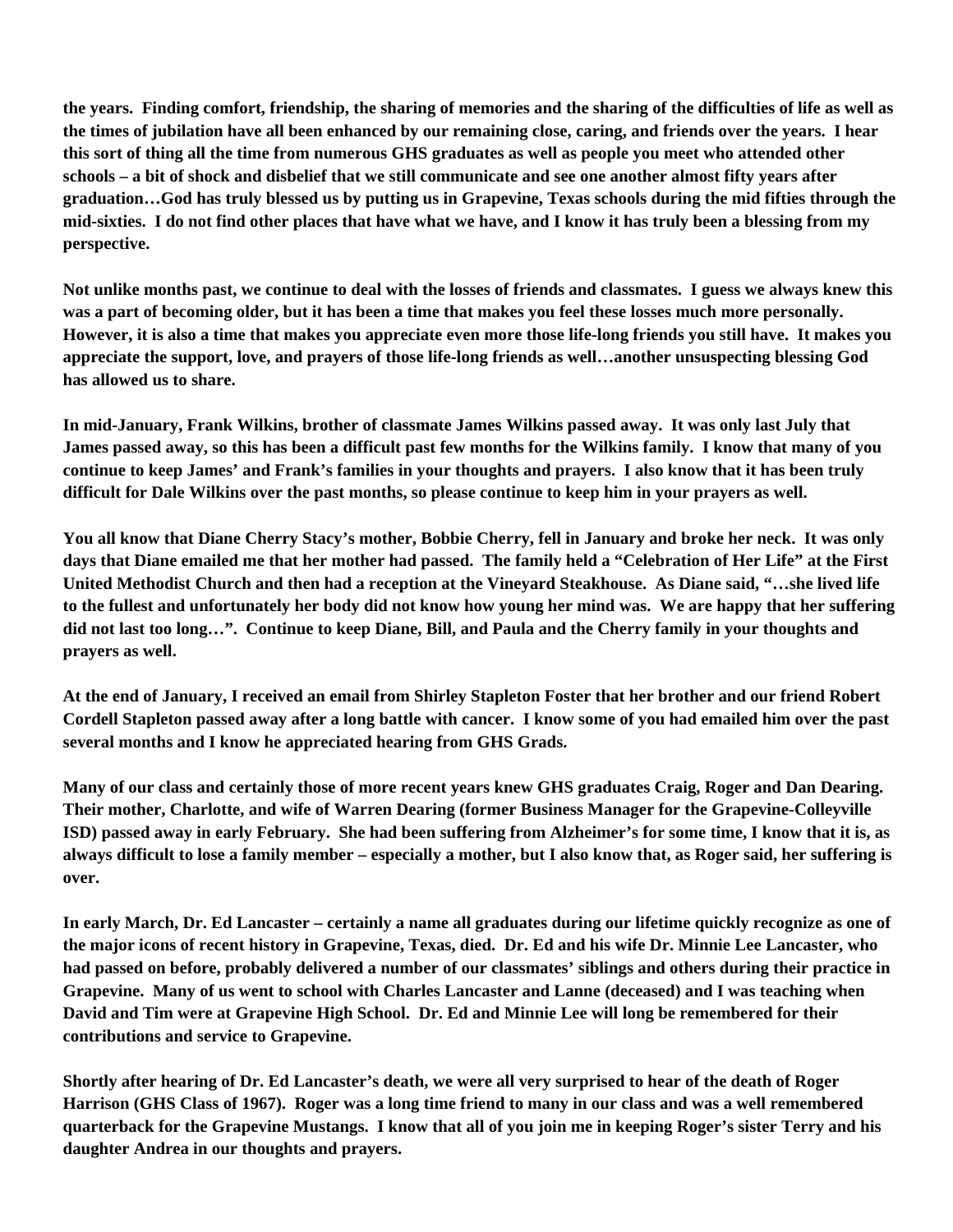**March was not through taking those we have loved and known from us. On Saturday, March 6th, Mrs. James K. (Lois) Buckner passed away when her weak heart gave up. I met Mrs. Buckner when I was six years old. She is one of those people you meet at a young age that you instantly like; someone who instantly treated you with respect and you always knew they cared for you. Growing up in Grapevine, she always stopped to talk to me and never treated me like a little kid (that I was). Growing up as a friend of James and Patti over the years and through high school provided me numerous opportunities to visit their home and I always felt welcome. Please keep Jim, Patti, and Joe and the Buckner family in your prayers.** 

**One of the most difficult parts of putting these newsletters together is having to make note of the classmates, friends, and family members that we've lost these past few years. I received a nice note from Travis Lloyd this month saying he appreciated that I was letting people know of these sad notices and how much he appreciated it. I want to thank Travis as well, because it is difficult at those saddest of times to let people know, and I guess I understand why you would all become sort of "gun shy" over even seeing an email from me – knowing all too often what message it brings. I try hard to feel that it brings old friends together to share the loss and burden unalone at these times. God bless you all for your kind words and thoughts and respect to one another during the most difficult times.** 

**The Grapevine High School Ex-Student Association – led by President Russell Kidd – continues to work toward establishing a place and item of recognition at Grapevine High School where we join with the Board of Trustees, Ex-Students, Faculty, Staff and current students in remembering and honoring former students and faculty members who have been recognized over the years as Distinguished Alumni and Hall of Fame Faculty Members. We are in hopes that we can finalize the design, the work, and installation before the 2010 Homecoming this fall.** 

**In the December Newsletter, I mentioned that Carolyn Cody had moved back to Grapevine. She has arrived in time to join in on our Annual Class Christmas Party and wants to participate in our other activities. It is great to have Carolyn back and joining in with us again. In an email to me a couple of months back, Carolyn said that she has tried to leave Grapevine, but it just keeps bringing her back. Well, many of us have realized we didn't want to leave – it is a place unlike any other, with people and a feeling of community pride that transcends any place else I seen or heard of – great to be a part of this City.** 

**For some of you OLD GHS Band Members, I was invited, but unable to join with the likes of Van Morrison, Rick Vaughn and Mark Shryack who met and had lunch with George Gaidosch in Plano in late January. I hated that I could not attend. Mr. Gaidosch taught private lessons to lots of GHS students over the years; including the likes of James Buckner, Rick Vaughn, Brent Germany, Mark Shryack, John Mitcham, Doug Alberts, Jim Stockton, me, and numerous others. We also were privileged to have him work with our Stage Band at various times – thanks to Jess Stockton for bringing him our way. During a couple of years, I was in a band of young students who played at all sorts of things from Debutante Balls at White Rock Lake, the Miss Irving Pageant and other events….I especially remember going over to the Highland Park area to practice in a home with an elevator to a ballroom on the top floor – that was an amazing experience for a saxophone player from Grapevine, Texas! I also well remember Mr. Gaidosch's red 1963 Ford Convertible that had a 406 cu. in. engine in it – I don't think he liked the way we looked at this car! I envy Rick's, Van's and Mark's visit with him in Plano and hope I get to join them in the next visit!** 

**The latest word on Hilda Adams Coker (class of 67) is that she just got out of the hospital after spending 11 days there and for treatment of a "bad" infection. She did get news that her cancer is in remission. She praised the Lord for healing her and wanted to thank all of you that have been praying for her and supporting her during**